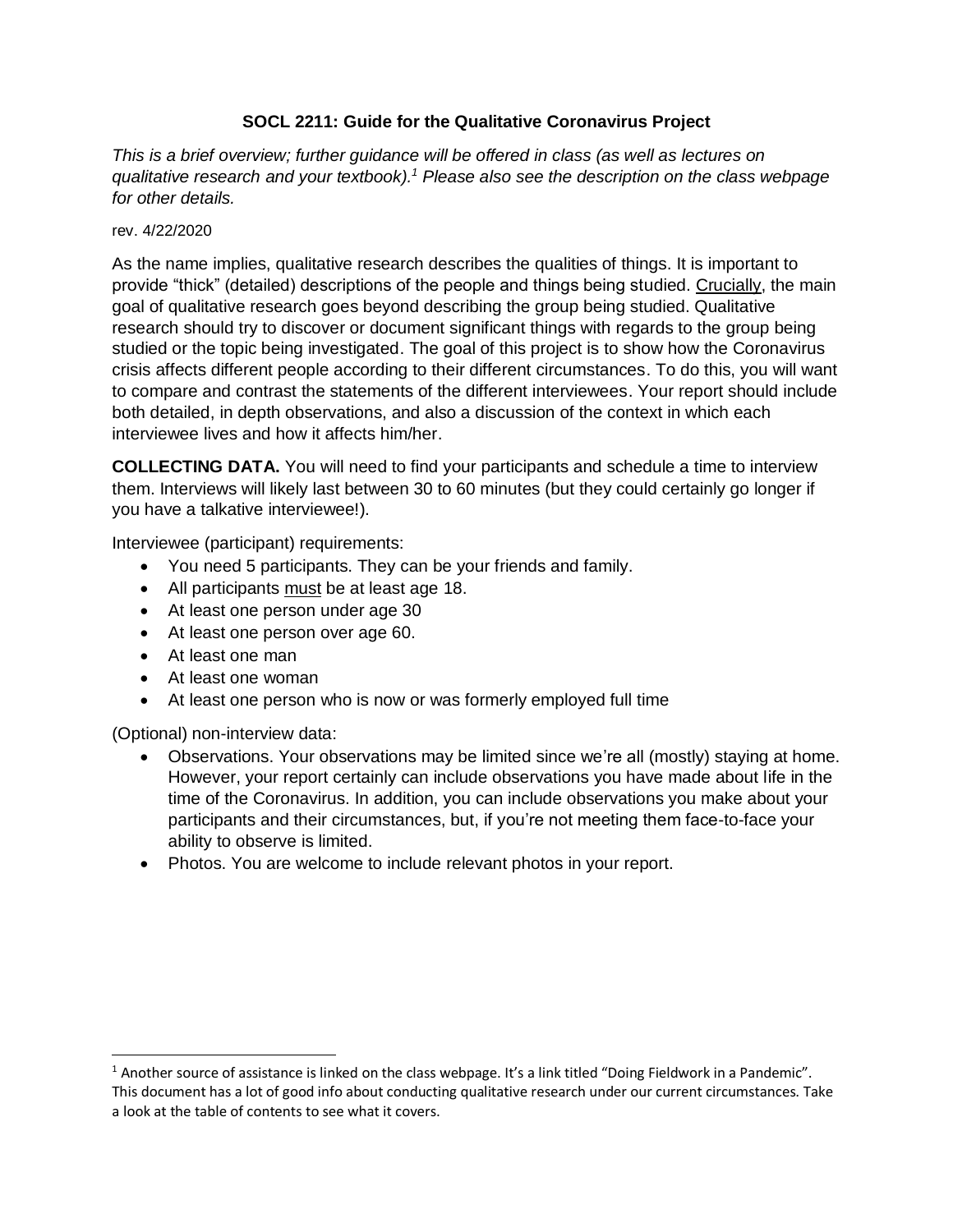Before the Interview:

*Important: You should record your interview if you can.* But first, you must obtain the consent of your interviewee, and you need to record this consent. This is true whether you do the interview face-to-face, by phone, or online (e.g., on Zoom). This is especially important on the phone: you must have both your consent and the interviewee's consent, and you should record that consent. We suggest the following procedure for getting and recording consent:

- 1. First, tell the interviewee that you're going to ask if you can record the interview, and that you want to record their permission. If they refuse, you'll have to decide whether to go forward or find someone else.
- 2. If they agree to recording the informed consent, tell them you're going to start recording their permission (only), turn on the recorder, and read the informed consent script. If they give permission, you can proceed, still recording. If they agree to some parts, but not others, you're only allowed to do what they agree to. Here again, if you feel it's not enough, you'll have to decide whether to go forward or find someone else.
- 3. Conduct the interview, or not, according to what they give you permission to do. For instance,
	- a. If they give permissions, you can simply continue to record.
	- b. If they don't give permission, tell them you're stopping the recording of the informed consent, and either proceed if you want to, or find someone else to interview. That choice is up to you.
- 4. There are no penalties for not recording the interview, esp if the interviewee doesn't agree to that. But if you do an interview, you need to record the consent.

Recording devices:

- For face-to-face interviews, you can use the recording app on your smartphone.
- For phone interviews, you can download an app that will allow you to record phone calls. We did a little checking, and evidently, while there are apps, it may not be easy to find a good, free one that's easy to use.
	- o We googled "phone call recording app," and there were useful pages at pcmag.com, and digitaltrends.com. But it could be complicated technically.
	- o As a more failsafe method, we suggest obtaining a small voice recorder. Search on "audio recorder" on Amazon or Best Buy. You can find one that is not very expensive. We made a list on Amazon at <https://www.amazon.com/hz/wishlist/ls/3438V9XTCT5GW>
	- o If you use an external audio recorder, set your phone to speaker phone, so the audio recorder can pick up the sound.
	- o Whatever you choose, remember, you must get both your and the interviewee's permission, and record that permission. Follow the procedures in the previous section.
- For interviews over the Internet, you can conduct them on Zoom and use the record feature. Additionally, *if you are proficient* with other methods of recording your computer audio/video you can use that, e.g., OBS (open broadcaster software).
- Recording will be easiest either face-to-face, or on Zoom. Recording a phone call is potentially more difficult.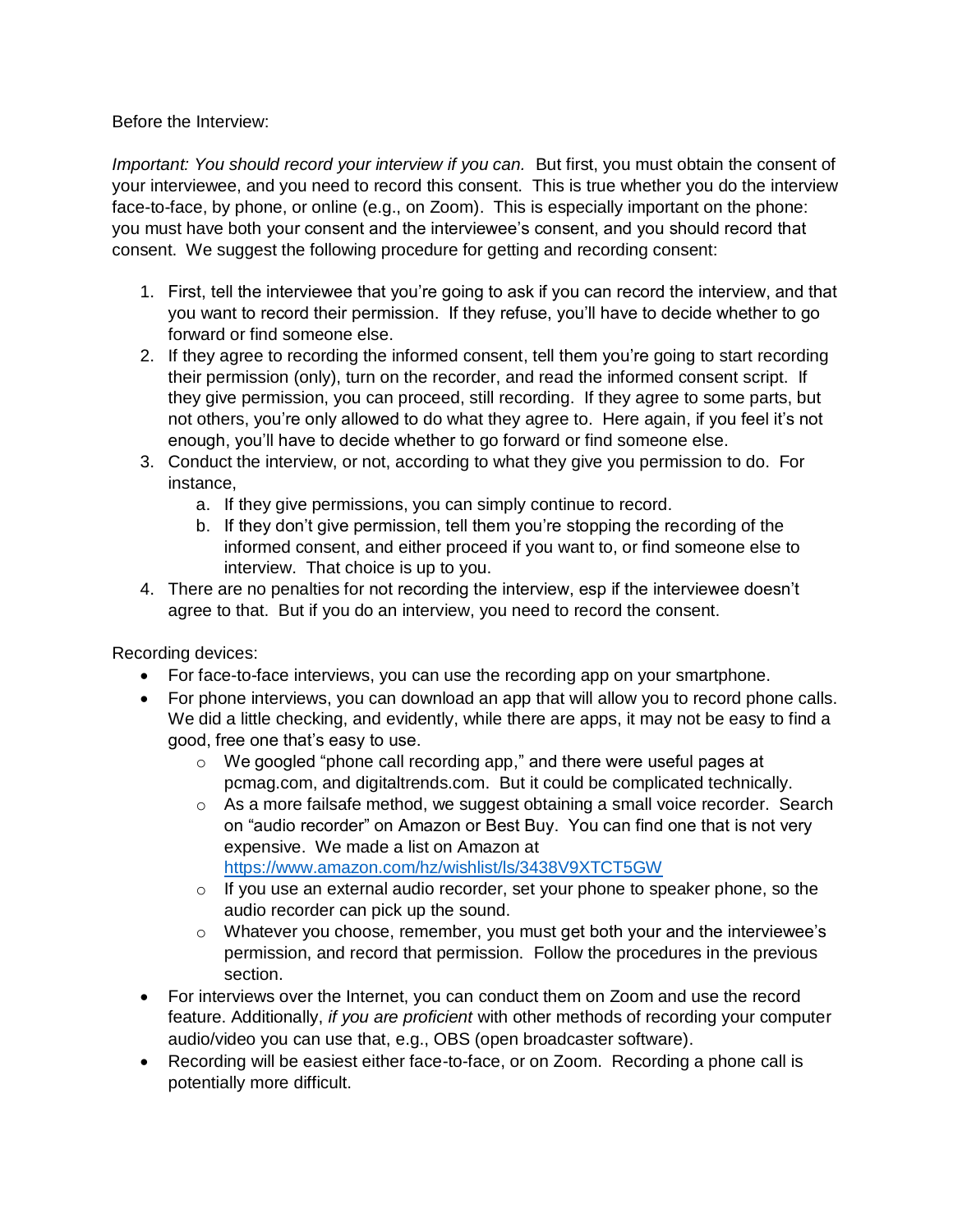- Whatever you choose, test it first with a short recording. It would be a shame to try something that doesn't work.
- Remember, however you do it, you need permissions. Follow the procedures in the previous section.

Interview procedure:

- 1. Test your recording device before the interview to make sure it works. It would be unfortunate to lose an interview due to technical issues!
- 2. Read the "informed content script" to the participant. As shown on the script, write down what permissions they give. You should ask to record the informed consent part, even if you don't record the interview, as described in the previous section.
- 3. Use the questions on the "qualitative interview protocol" to interview the participant. If you want to ask a different set of questions, get approval from Dr. Weil and Oliver.
	- a. Note: for the protocol questions, don't just read the text. For example, the protocol says, "1. R's age, gender, race" and you could say, "We're going to start off with a few demographic questions. How old are you?" [wait for response] "and your gender?" [wait for response], "and your race?" [wait for response].
	- b. Note: if a participant's response makes you think of additional questions, feel free to ask those questions. Make note of them, as you may want to ask them in future interviews.
- 4. After you have finished your questions, thank the participant for their time.
- 5. Stop recording only after your interaction with the participant is finished. Participants may continue providing valuable responses after you have finished your questions.

Naming and uploading your interview media files:

- 1. When you have saved your recording, please name your interview media files like this:
	- cv (stands for coronavirus) +
	- The date of the interview in the form of YYMMDD, so if you conducted the interview on 4/21/20, you would use 200421 +
	- Your LSU user name, so Mike the Tiger might have mtiger12 +
	- A sequence letter for the interview number they do, so the first one would be "a" the second one "b" and so on, no matter what date.
	- Put all those pieces together with no spaces, and all lower-case letters. So for three interviews on 4/18 and 4/19, with a combination of \*.mp4 and \*.wav files, you might have:
		- cv200418mtiger12a.mp4
		- cv200418mtiger12b.wav
		- cv200419mtiger12c.mp4
- 2. The first part of the name ("cv200418mtiger12b") will be the interview "code"
- 3. When you have your interview media files named, please upload them to a dropbox link we will give you. Dropbox can handle large media files.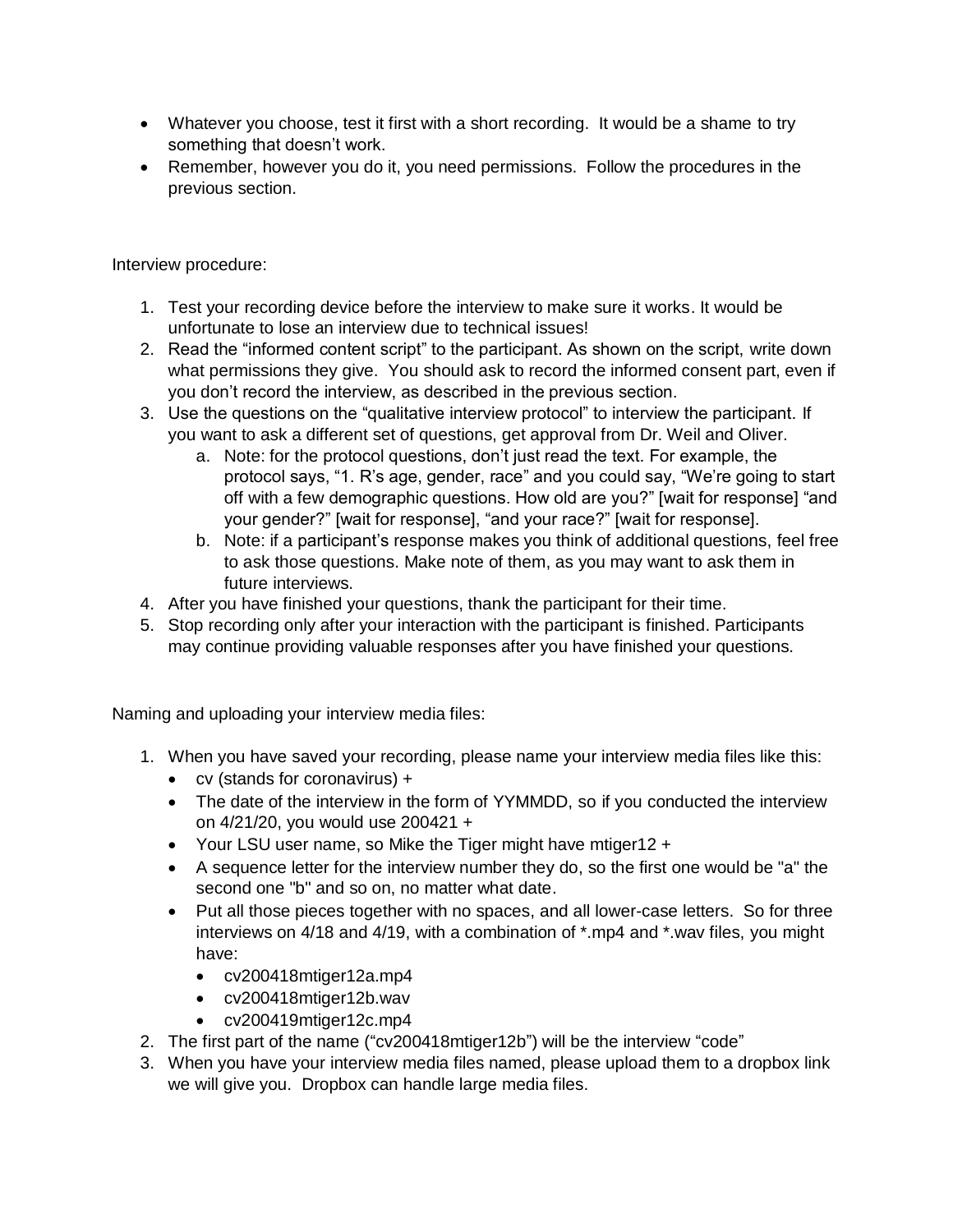**DATA ANALYSIS**. Firstly, you will need to break down your raw qualitative data (i.e., your recorded interviews) into a form that can be analyzed. This is called coding. The following are suggested procedures for analysis.

*Transcribing interviews*. Generally, the first step here is transcribing the interviews in entirety. However, for this project you are not required to transcribe everything. Your report should include important quotes (quotes that demonstrate important things you found), so some amount of transcription will be done. The amount of transcribing you do is up to you. Some students may find transcribing everything makes it easier to analyze the data. Others may find they require less.

*Participant information table*. This is a suggestion for another way to break down your raw data. Make a table to organize information about your participants. This will help to compare and contrast peoples' various life circumstances and their statements. The table below is a short example. Yours could include many more columns, and likely with more detailed information (like quotes of responses to a particular question).

| <b>Interview Code</b><br>(see above) | Pseudonym<br>or Name | Age | Gender | Race         | <b>Occupation</b>                  | <b>Full time</b><br>or part<br>time, still<br>working? | Etc. |
|--------------------------------------|----------------------|-----|--------|--------------|------------------------------------|--------------------------------------------------------|------|
| cv200418mtiger12a                    | Joe                  | 19  | м      | White        | college<br>student (has<br>no job) | n/a                                                    |      |
| cv200418mtiger12b                    | Jill                 | 61  | F      | <b>Black</b> | College<br>professor               | Full, still<br>working                                 |      |
| cv200419mtiger12c                    | Josh                 | 30  | M      | White        | Grocery<br>store cashier           | Part time.<br>still<br>working                         |      |
| cv200419mtiger12d                    | <b>Billy Bob</b>     | 50  | м      | White/Latino | Doctor                             | Full, still<br>working                                 |      |
| cv200420mtiger12e                    | Suzy Mac             | 40  | F      | <b>Black</b> | Tech startup<br>Co.                | Full, laid<br>off after<br>outbreak.                   |      |

Important: After your data has been broken down into a manageable form, you will begin to categorize it. Categorization refers to grouping your coded data points. Categories come together to form "themes". Themes are higher-level categories; a grouping of lower-level categories. These themes may follow along the lines of the interview protocol, and/or you may develop your own themes.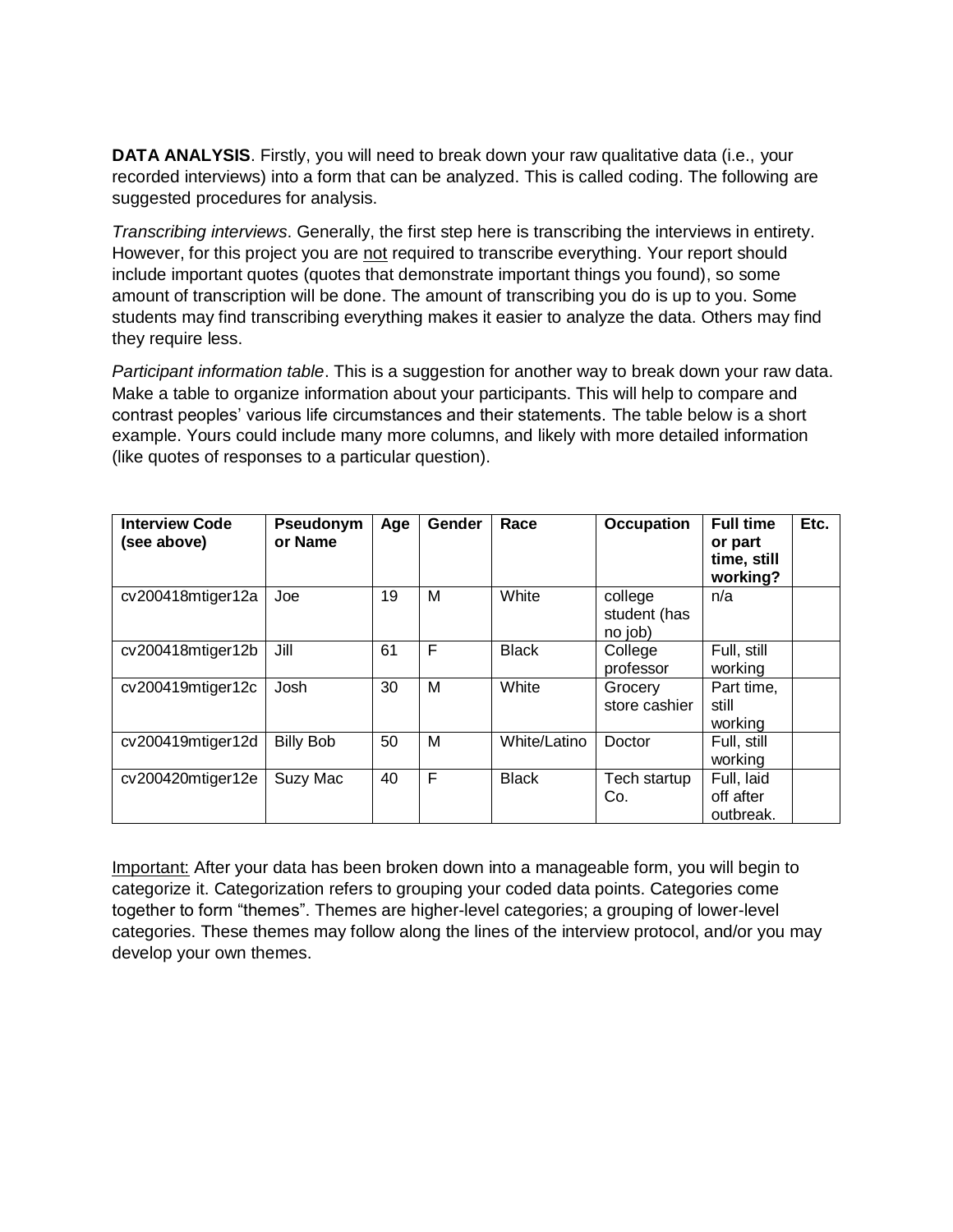*Themes & categories table*. Below is a simple example of the sort of table you could make to help you organize your codes, categories, and themes. Yours would include more themes and categories. (note: this is a made-up example).

| <b>Themes</b>              | <b>Major categories</b> | <b>Minor categories</b>        |  |
|----------------------------|-------------------------|--------------------------------|--|
| Business vs. public health | <b>Essential jobs</b>   | R works an "essential" job but |  |
|                            |                         | believes it's not essential.   |  |
|                            |                         | R works an "essential" job     |  |
|                            |                         | and believes it is essential.  |  |
|                            |                         | Lack of masks/prevention at    |  |
|                            |                         | an essential job.              |  |
|                            | Finding work amid the   | R laid off after outbreak      |  |
|                            | outbreak                | R was having trouble finding   |  |
|                            |                         | a job before the outbreak      |  |

Remember: the exact procedures you use to analyze your data is up to you. Qualitative research often involves making this sort of judgement.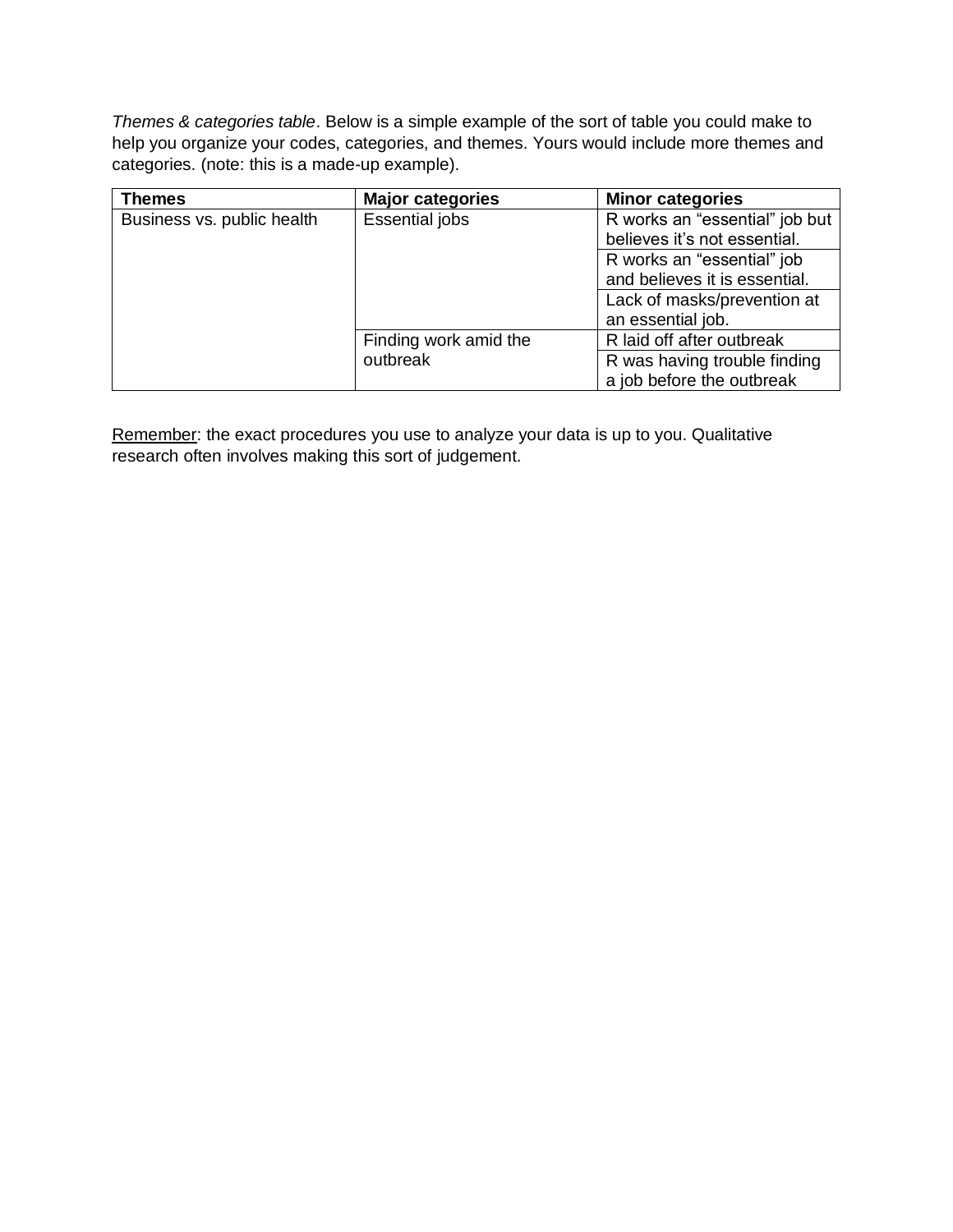# **THE FINAL REPORT**.

| <b>Grading Rubric</b> |                                                                                      |  |  |
|-----------------------|--------------------------------------------------------------------------------------|--|--|
| 20%                   | Interviews (5 interviews that follow the guidelines) + any other data you collect.   |  |  |
|                       | Appendix (details below).                                                            |  |  |
| 10%                   | Introduction (introduce and outline your paper)                                      |  |  |
| 10%                   | Methodology (describe your sample, data collection, methods of analysis & process of |  |  |
|                       | developing themes)                                                                   |  |  |
| 30%                   | Results (analysis of interviews & other data)                                        |  |  |
| 20%                   | Discussion (An argument or interpretation that is informed by your results)          |  |  |
| 10%                   | Conclusion (suggest how your findings relate to the wider society, expand on your    |  |  |
|                       | ideas, limitations of the study, future work)                                        |  |  |
|                       | Potential extra credit for going above and beyond our expectations!                  |  |  |

\*\*for additional help see the example photo project reports on the class website. They can help you understand how to write a qualitative paper.

*If you need help with any aspect of conducting interviews, analyzing them, and writing the report, be sure to ask us. That's what we're here for, and that's the whole point of the project!*

### **APPENDIX**

Include an appendix at the end of your COVID-19 report. This will allow readers to get a picture of what was said in each of your interviews. This is worth points in the "Interviews" section of the grading rubric.

Instructions: For each interview, write 1 page that chronologically details the content of the interview. Use bullet points and provide timestamps. Write about the major points of discussion and note points where you found your themes. Include any quotes given in your report. Include the permissions given on the informed content script at the beginning of your appendix. There is a simplified example given on the following page.